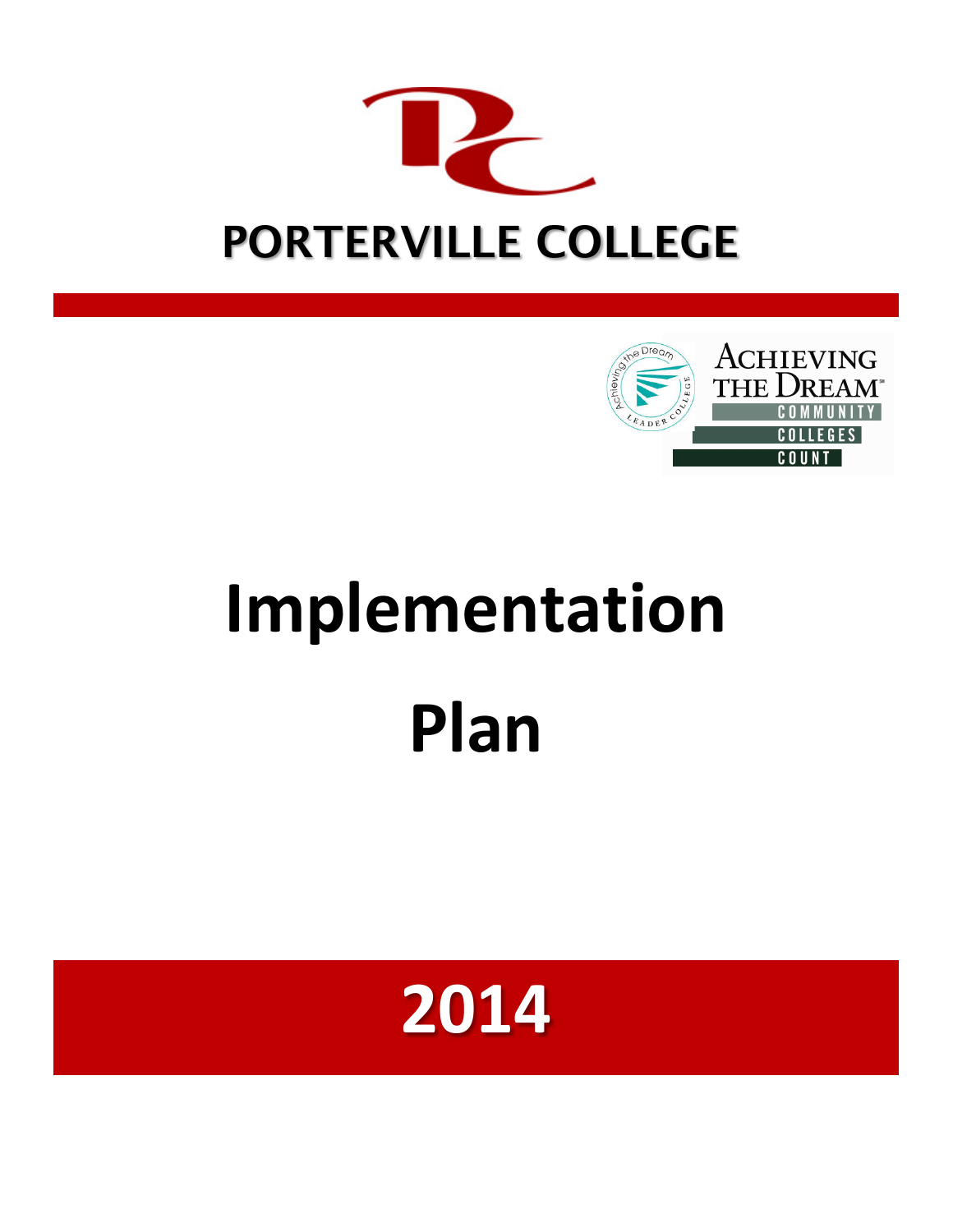# **Porterville College Achieving the Dream Planning Implementation Plan**

## **OUR MISSION:**

With students as our focus, Porterville College provides our local and diverse communities an excellent educational experience that fosters intellectual curiosity and growth, lifelong learning, and prepares our students for personal and academic success.

In support of our values and philosophy, Porterville College will:

- Provide quality academic programs to all students who are capable of benefiting from community college instruction.
- Provide comprehensive support services to help students achieve their personal, vocational and academic potential.
- Prepare students for transfer and success at four-year institutions.
- Provide courses and training to prepare students for employment or to enhance skills within their current careers.
- Provide developmental education to students who need to enhance their knowledge and understanding of basic skills.

Recognize student achievement through awarding degrees, certificates, grants, and scholarships.

# **OUR VALUES:**

Porterville College's core values define the character of the institution and are active ingredients in all that the College does. Through our commitment to these values the College can better serve and be more responsive to its students, staff, and community:

- Collaboration working together to encourage input and dialogue in a collegial and cooperative manner.
- Respect treating each other with respect, trust, and dignity.
- Innovation nurturing and supporting exploration of new ideas, programs, and services to enhance our service to the community.
- Accountability continuously assessing where we are as a College and to assume responsibility for all that we do.
- Participation fostering and encouraging the involvement of staff and students in campus activities and the various aspects of the College decision-making process.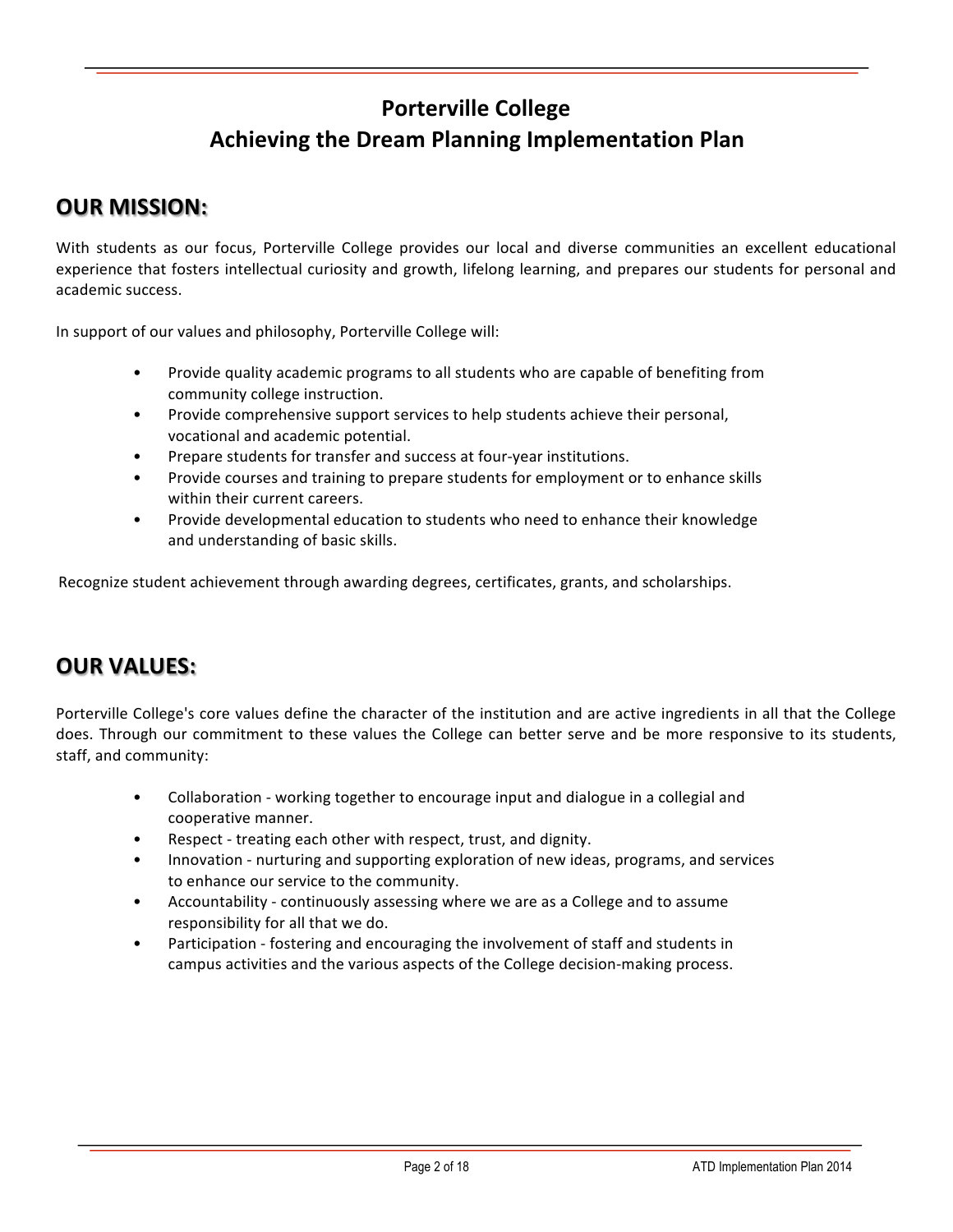## **OUR PHILOSOPHY:**

In support of our mission and values, Porterville College will base its decisions and actions upon the following beliefs:

- All students at Porterville College will be treated with respect and dignity regardless of who they are or the goals they have established for themselves.
- The College staff will provide the best service possible to its students in order for them to meet their individual academic or vocational goals.
- The College will encourage innovation, creativity, and new ideas and will support professional development opportunities for its staff.
- As an integral part of the community, the College will interact with and be responsive to local business and industry.

As an integral part of the Kern Community College District, the College will participate in and be actively involved with all district-wide committees and governance structures.

## **INSTITUTIONAL CONTACTS:**

**Dr. Rosa F. Carlson** President 100 E. College Avenue Porterville, CA 93257 559 791-2316 rcarlson@portervillecollege.edu

**Bill Henry** Vice President, Academic Affairs 100 E. College Avenue Porterville, CA 93257 559 791-2307 bhenry@portervillecollege.edu

**Val Garcia** Vice President, Student Services 100 E. College Avenue Porterville, CA 93257 559 791-2459 val.garcia@portervillecollege.edu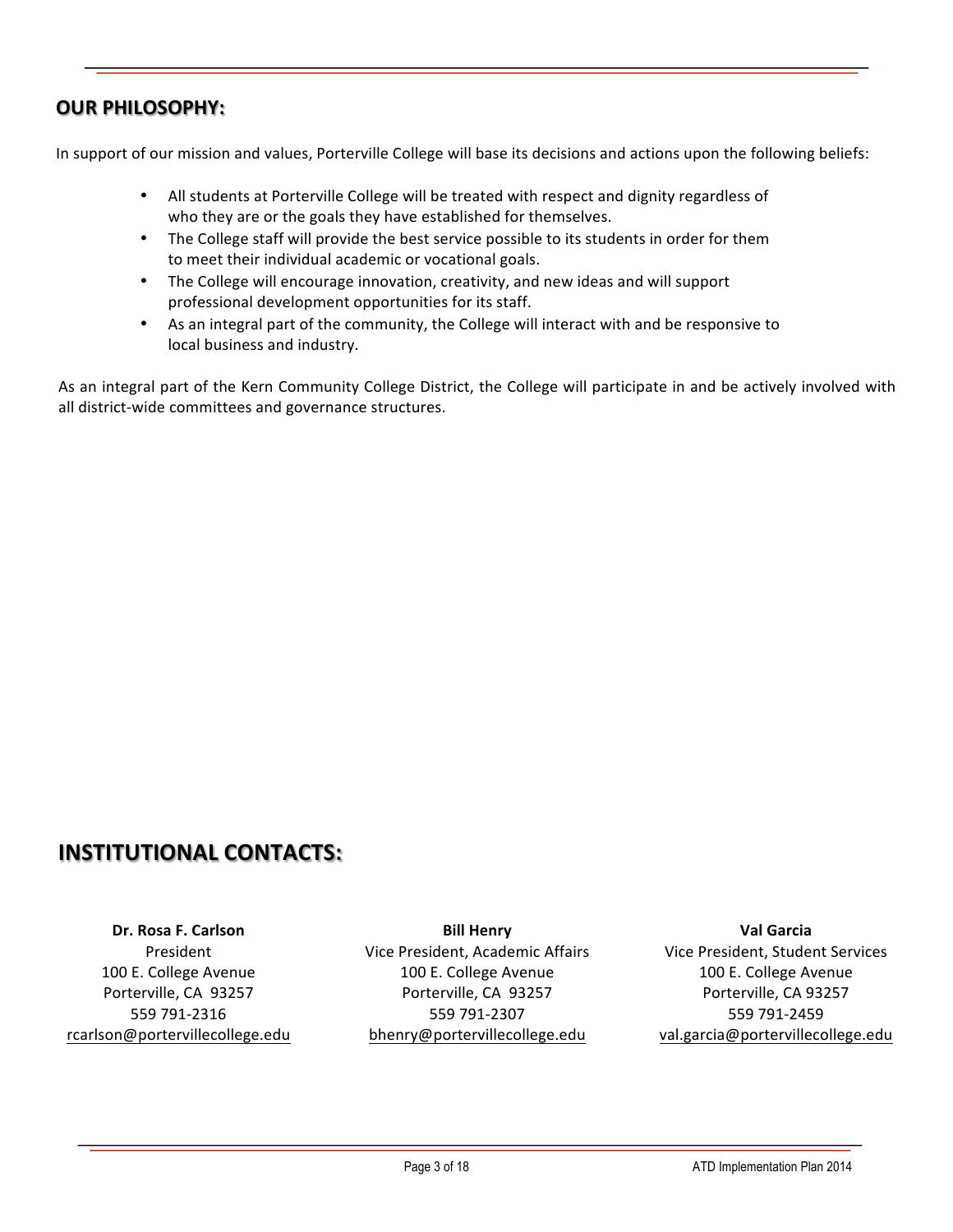The survey was administered.

## **2. Reflection of the Principles Reflection Survey**

There was some confusion as to who was to complete the survey prior to the Fall 2013 Kickoff, so it was only completed by a small number of people. Therefore, we are not currently doing a comparison, but rather looking at the results from Spring 2014.

There was some question regarding survey validity because more than a third of the College's respondents were students, who, for many questions, have no reliable way of knowing how to answer. Nonetheless, the Student Success Coordinating Committee, or the ATD Core Team, examined the results and felt that it was mostly a fair reflection of where the College currently stands. In its review, the team largely focused on questions for which there was a larger than usual number of responses of 1 and 2 in the five point scales. Overall however, the team noted a large number of respondents chose the 'increasing' option for many questions, suggesting a positive outlook on the college's direction.

The survey results show that the college is committed to a student success agenda. In the first series of questions, the results were almost uniformly positive, with only the question about reports to the board showing a large number of negative responses.

The second series of questions largely focused on capacity and the results were mixed. About a quarter of respondents thought that IT capacity was inadequate and almost half said the same about IR capacity. Other questions showing a significant number of negative responses include those on disaggregating cohort data and using surveys and focus groups.

Results were mostly positive regarding engagement of faculty and other interest groups, with some exceptions. There were more negative responses to the questions about adjunct involvement, student participation, and external stakeholders.

There were mixed results on the next set of questions. Among the areas of concern are scaling up pilot programs, professional development, orientation for new faculty and staff, and training on the use of data and research. The results of these last two sections have led to some discussion about orientation and integration of new faculty and staff at the college.

Questions on equity generated mostly positive responses with the exception of the question regarding staffing reflecting the demographics of the community. The demographics of the community have changed very quickly in recent years.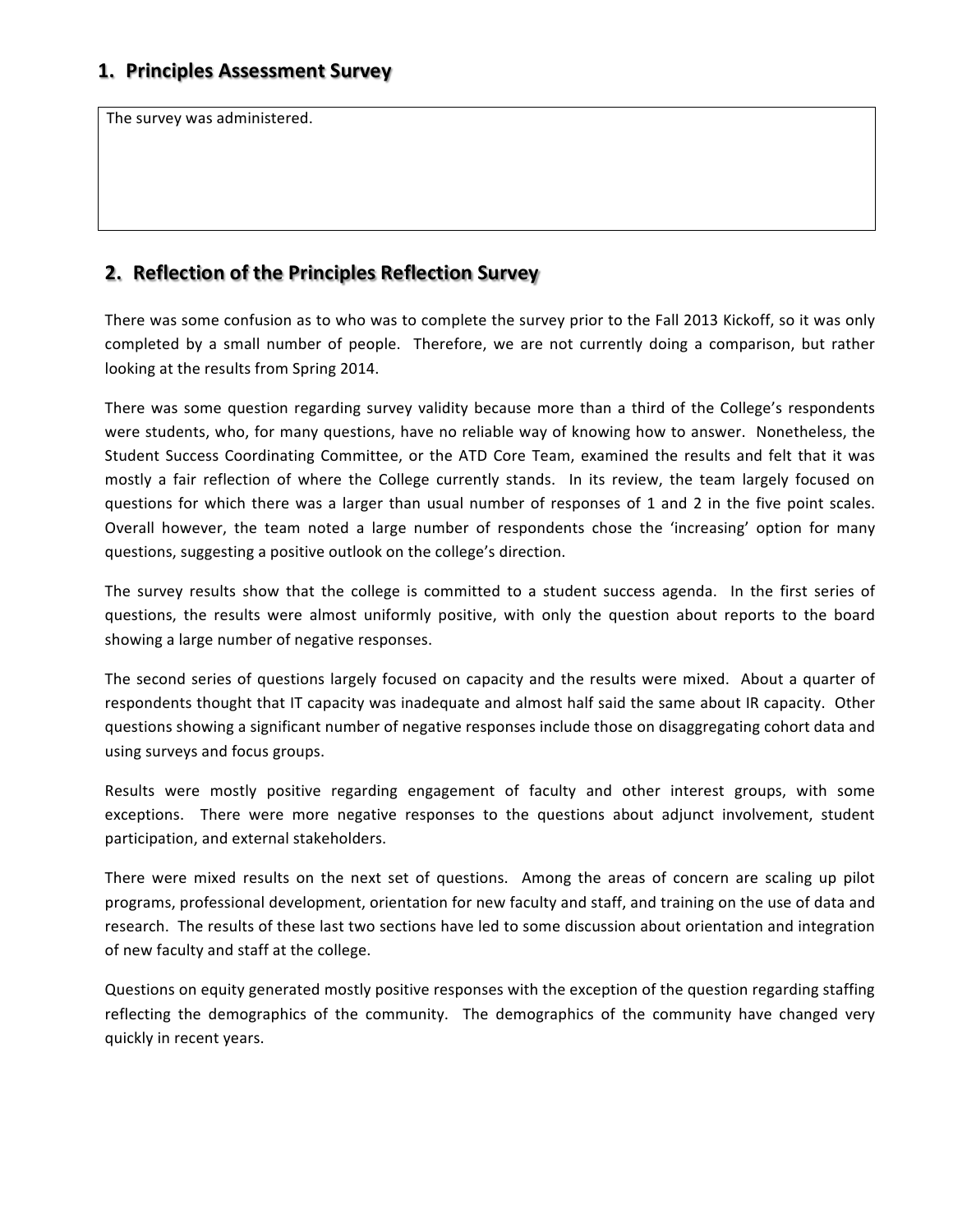## **3. Data Analysis**

The College examined data on each of the five Achieving the Dream (ATD) data elements, attempting to stick as close to the ATD definitions as possible. In that analysis, we desegregated data by the following demographic characteristics:

- Placement level
- Gender
- Age
- Ethnicity & gender (combined)
- Enrollment status (full or part-time)
- Unit load
- Financial Aid status
- Participation in EOP&S
- Percentage of Distance Ed taken in first term
- Educational Goal
- Matriculation Components A California term for the following items:
	- Assessment
	- Orientation
	- Seen a counselor
	- Completed a student education plan
	- Number of matriculation components completed in first term (0-4)
- Declared Major
- Attempted English in First Term
- Attempted Math in First Term

This data, along with ATD policy documents and other ongoing student success conversations at the college, led to the consideration of other data as well. Among the data examined so far are the following (not a comprehensive list):

- CCSSE survey data from 2011 (we are currently participating for a second time)
- Course success rates based on late/on-time registration
- Couse success rates for by academic standing and unit load
- Assessment testing/prerequisite data for math and English as well as their impact on other subjects.

Much of this data confirmed what we already suspected; other results were a bit surprising. Among the more important findings were the impact of policies such as late registration and the completion of matriculation components early in a student's pathway toward their goals. The extent to which these findings represent a causal relationship is not clear, but the college is looking at ways to tighten policies.

We also found some demographic differences among the ATD data and CCSSE data, which we are working on addressing.

The College has not conducted recent focus groups or additional qualitative research, but likely will as the various initiatives progress.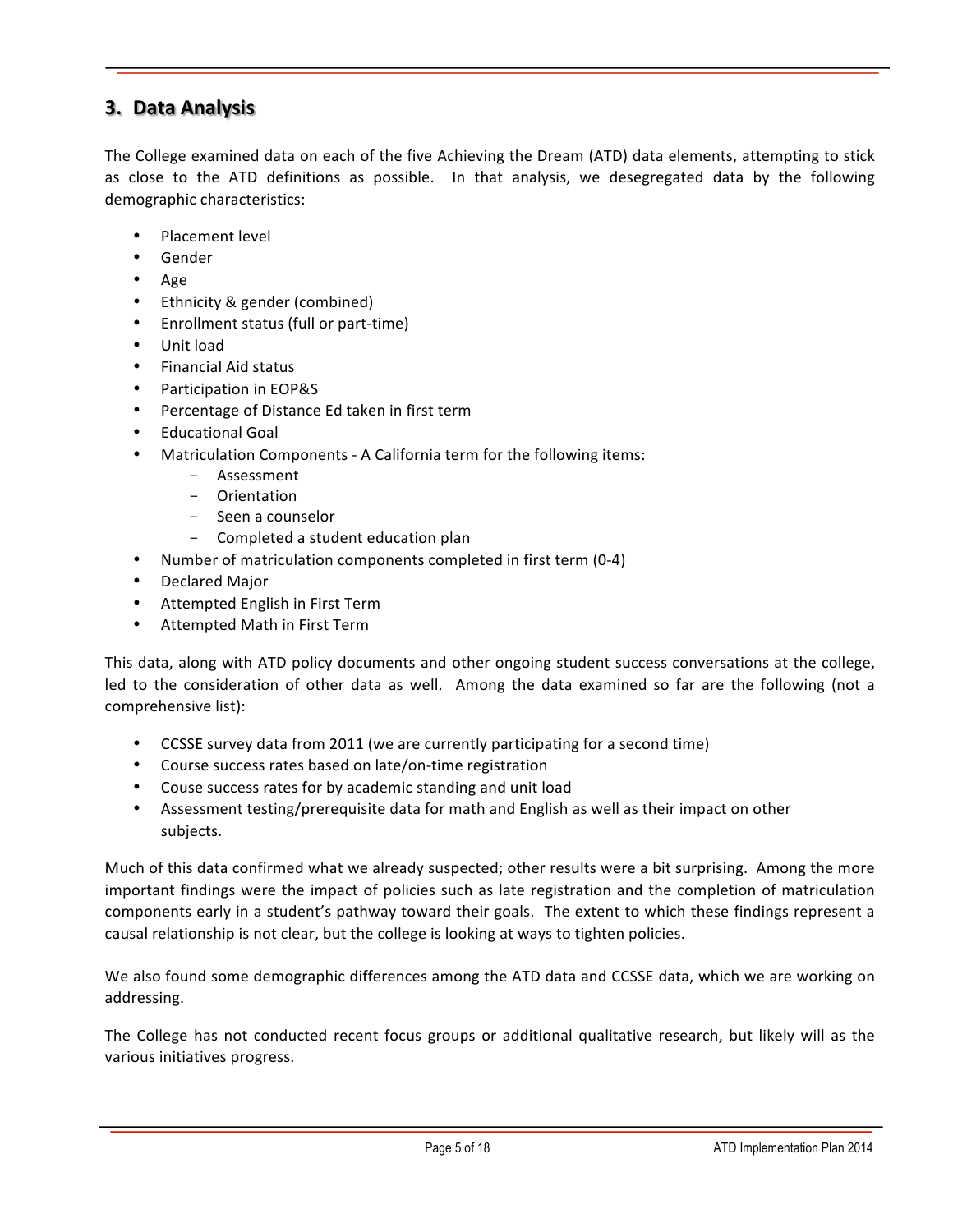# **4. Engagement**

| <b>ENGAGEMENT</b><br><b>OBJECTIVE</b>                                                                          | <b>COMMUNICATION</b>                                                                                                                                                                                                                                                                                                                                                                                                                                                                                                                                                                         | <b>ISSUES RESOLVED</b>                                                                                                                                                                                                                                            |
|----------------------------------------------------------------------------------------------------------------|----------------------------------------------------------------------------------------------------------------------------------------------------------------------------------------------------------------------------------------------------------------------------------------------------------------------------------------------------------------------------------------------------------------------------------------------------------------------------------------------------------------------------------------------------------------------------------------------|-------------------------------------------------------------------------------------------------------------------------------------------------------------------------------------------------------------------------------------------------------------------|
| 1. Educate and get<br>buy-in from college<br>community on<br><b>Achieving The</b><br>Dream goals and<br>values | Met with Key Stakeholder Groups:<br>1.1.a. Academic Senate<br>1.1.b. Division Chairs<br>1.1.c. Classified Unit<br>1.1.d. CLC<br>1.1.e. Core Team Meeting<br>1.1.f. District Meeting of Core Team Members<br>1.1.g. PC ASB- Student Organizations                                                                                                                                                                                                                                                                                                                                             | The ATD Core group attempted to<br>educate and update the key<br>stakeholder groups on campus<br>about ATD and how it is a part of<br>the college's greater student<br>success effort.                                                                            |
|                                                                                                                | Kickoff ATD During Flex Day:<br>1.2.a. Student Success as the agenda<br>1.2.b. Student Voices<br>1.2.c. Visuals of Students<br>1.2.d. Rolling out data with measures for ATD<br>(ARC data and current data pulls)<br>1.2.e. Message- "Year of Inquiry"                                                                                                                                                                                                                                                                                                                                       | The ATD Core group educated and<br>updated the key stakeholder<br>groups on campus about ATD and<br>how it is a part of the college's<br>greater student success effort.                                                                                          |
|                                                                                                                | 1.3.a. Expanded the original ADT Team to<br>include other campus leaders.                                                                                                                                                                                                                                                                                                                                                                                                                                                                                                                    | The expansion created greater<br>dialogue regarding student success.                                                                                                                                                                                              |
|                                                                                                                | 1.4.a. Identified a "Task Force" within the<br>expanded ADT Team to work with the data<br>coach and data teams within the District.                                                                                                                                                                                                                                                                                                                                                                                                                                                          | The Data team examined,<br>disaggregated, and shared PC data<br>with the ATD Core group. The<br>inquiry by the data team led to the<br>formation of the Student Success<br>Taskforce, the ESL Workgroup and<br>the Probation/Disqualified Student<br>Workgroup.   |
| 2. Engage<br>community<br>members in<br>diagnosing causes of<br>problems.                                      | <b>Achieving the Dream Success Cycle:</b><br>2.1.a. Agenda was developed by ATD Core Team<br><b>Members</b><br>2.1.b. Data was presented, prepared and<br>disaggregated by District IR / ATD Data Subgroup<br>2.1.c. The established Taskforce "drilled down"<br>data and made recommendations based on their<br>discussions.<br>2.1.d. Taskforce gave their recommendations to<br>ATD Core Team to examine the recommendations<br>for viability and overlapping.<br>2.1.e. ATD Core team brought information to the<br>College Learning Council for their information and<br>consideration. | Educated and updated the key<br>stakeholder groups on campus<br>about ATD and how it is a part of<br>the college's greater student<br>success effort.<br>Attempted to define "Student<br>Success" at Porterville College and<br>the college's success priorities. |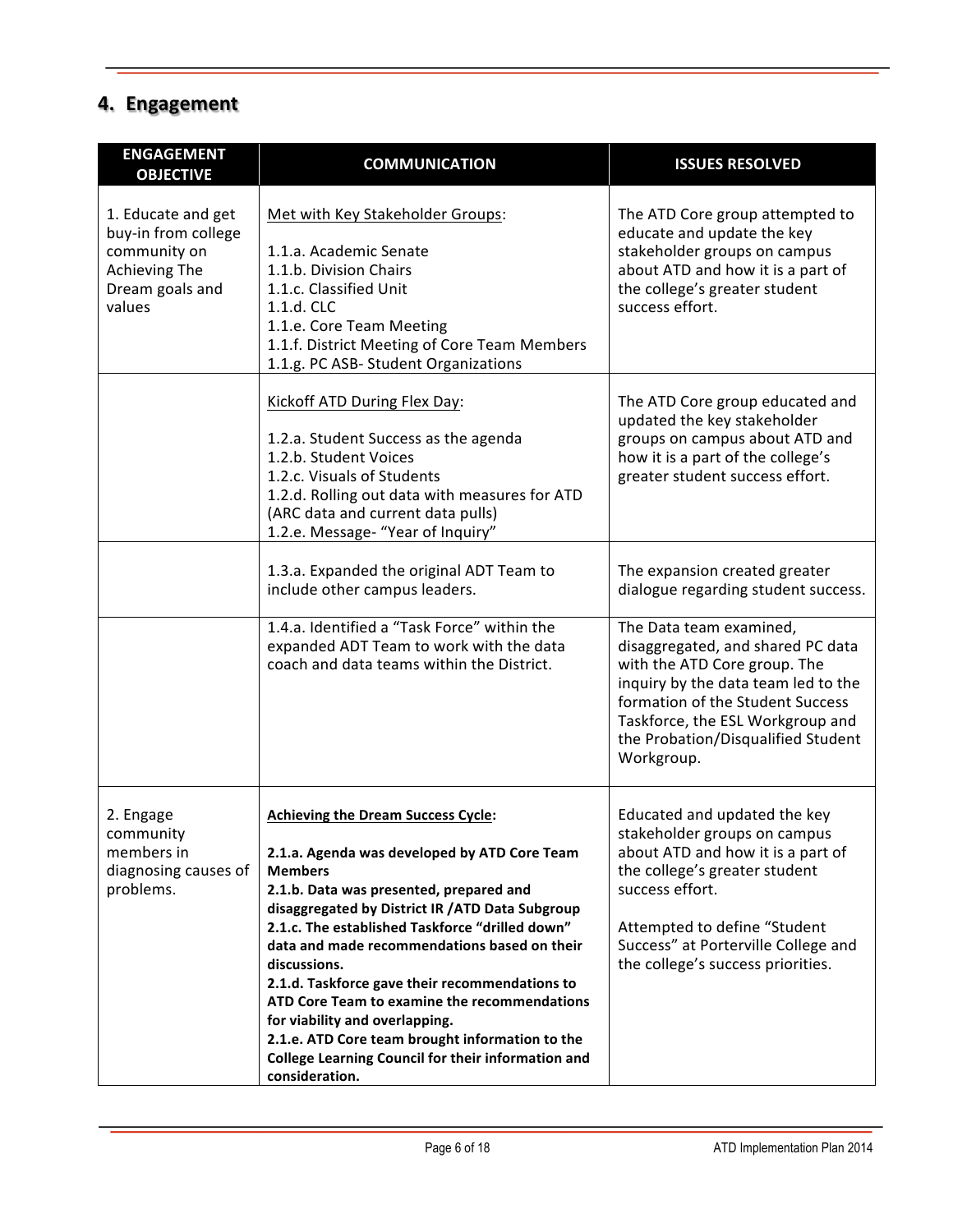## **Priorities**

| <b>Priority 1</b>                                             |                                                                                                                                                                                                                                                                    |                                                                                     |                                                                                      |
|---------------------------------------------------------------|--------------------------------------------------------------------------------------------------------------------------------------------------------------------------------------------------------------------------------------------------------------------|-------------------------------------------------------------------------------------|--------------------------------------------------------------------------------------|
| <b>NAME &amp;</b><br><b>DESCRIPTION</b>                       | <b>DATA ANALYSIS THAT</b><br><b>SUPPORTS THE RETIONALE</b><br><b>FOR THIS PRIORITY</b>                                                                                                                                                                             | <b>RELEVANCE TO STRATEGIC</b><br><b>PLAN &amp; STUDENT SUCCESS</b><br><b>AGENDA</b> | <b>RELATED INTERVENTIONS</b><br><b>PROPOSED IN THE</b><br><b>IMPLEMENTATION PLAN</b> |
| Implement policy<br>changes to<br>improve student<br>success. | • ARC Report data on<br>student progress and<br>achievement<br>• Disaggregated success<br>rates for basic skills<br>students<br>Disaggregated retention<br>rates for basic skills<br>students<br>• Disaggregated<br>persistence rates for<br>basic skills students | • Identify, apply and<br>assess best practices for<br>student success               | Changes to the<br>procedures for<br>students on<br>probation or<br>dismissal status  |

| Priorit |  |
|---------|--|
|         |  |

| <b>NAME &amp;</b><br><b>DESCRIPTION</b>                                                                          | <b>DATA ANALYSIS THAT</b><br><b>SUPPORTS THE RETIONALE</b><br><b>FOR THIS PRIORITY</b>                                                                                                                                                                               | <b>RELEVANCE TO STRATEGIC</b><br><b>PLAN &amp; STUDENT SUCCESS</b><br><b>AGENDA</b> | <b>RELATED INTERVENTIONS</b><br><b>PROPOSED IN THE</b><br><b>IMPLEMENTATION PLAN</b>                                                                                                                                     |
|------------------------------------------------------------------------------------------------------------------|----------------------------------------------------------------------------------------------------------------------------------------------------------------------------------------------------------------------------------------------------------------------|-------------------------------------------------------------------------------------|--------------------------------------------------------------------------------------------------------------------------------------------------------------------------------------------------------------------------|
| Redesign the basic<br>skills program to<br>assist in moving<br>students through<br>the sequence<br>more quickly. | • ARC Report data on<br>student progress and<br>achievement<br>• Disaggregated success<br>rates for basic skills<br>students<br>• Disaggregated retention<br>rates for basic skills<br>students<br>• Disaggregated<br>persistence rates for<br>basic skills students | • Identify, apply and<br>assess best practices for<br>student success               | Create an accelerated<br>٠<br>option in math and<br>English for basic skills<br>students<br>Redesign an ESL<br>program that<br>parallels the English<br>basic skills sequence<br>and leads to transfer<br>level English. |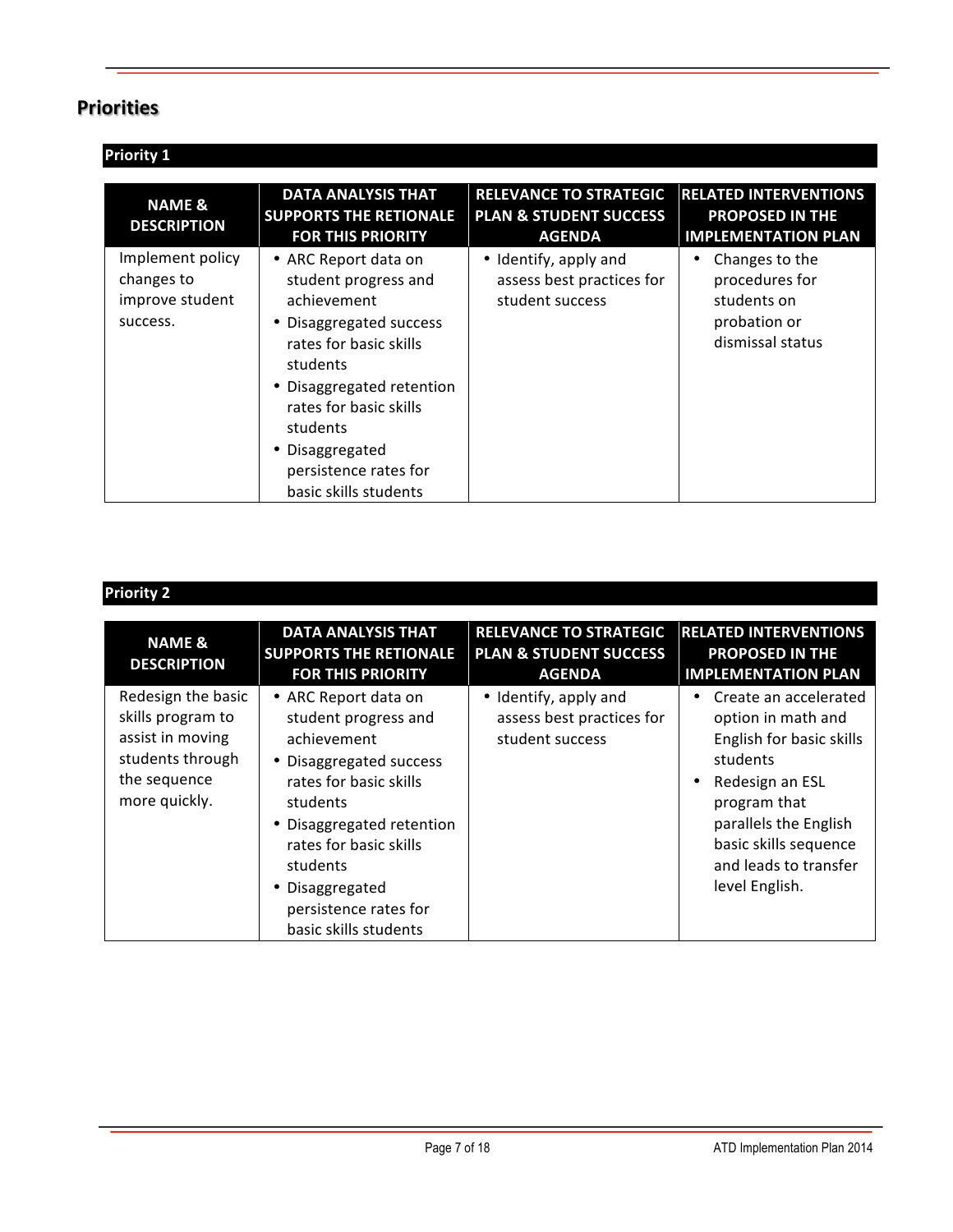## **PROPOSED INTERVENTIONS**

#### **NAME:**

| Changes to the procedures for students on probation or dismissal status                                                                                                                                                                                                                                          |                                                                                                                                                                                                                                                                                                                                                                                                 |  |  |  |  |
|------------------------------------------------------------------------------------------------------------------------------------------------------------------------------------------------------------------------------------------------------------------------------------------------------------------|-------------------------------------------------------------------------------------------------------------------------------------------------------------------------------------------------------------------------------------------------------------------------------------------------------------------------------------------------------------------------------------------------|--|--|--|--|
| <b>DESCRIPTION</b>                                                                                                                                                                                                                                                                                               | <b>ACTION</b>                                                                                                                                                                                                                                                                                                                                                                                   |  |  |  |  |
| The Probation/Disqualified<br>Student Workgroup has met<br>regularly throughout the<br>Spring semester. The goal of<br>the workgroup was to identify<br>barriers to student success<br>within the current procedures<br>for probation/disqualified<br>students. The following is an<br>update of their progress. | Streamline procedures for disqualified students. Currently, disqualified students meet<br>with a designated counselor, and the current procedures do not adhere to Board<br>Policy, including the discontinuance of the Disqualification committee. The<br>procedure for students to reapply for admission needs to be revised, streamlined,<br>and communicated to the rest of the counselors. |  |  |  |  |
|                                                                                                                                                                                                                                                                                                                  | Limit probation 1 and continued probation students to 12 units. Currently, these<br>students can enroll in up to 19 units. Reducing the number of units they are able to<br>take, while still allowing them to be full-time students will assist them in completing<br>these units successfully.                                                                                                |  |  |  |  |

#### Status: Active

Start Academic Year: 2014 - 2015

Intervention Type: Equity; Early Alert; Internal Policy Review and Revision

Content Area: Student Success

Target Population: Academically Unprepared; Other

Target Gender: All

Target Ethnicity: All

Target Race: All

Target Population Served by PC: Probation/Disqualified students

Proportion of Key Target population Served: Not Available

Target ATD Success Indicator: Successful completion of developmental instruction; Enrollment in and successful completion of the initial college-level or gateway courses in Math and English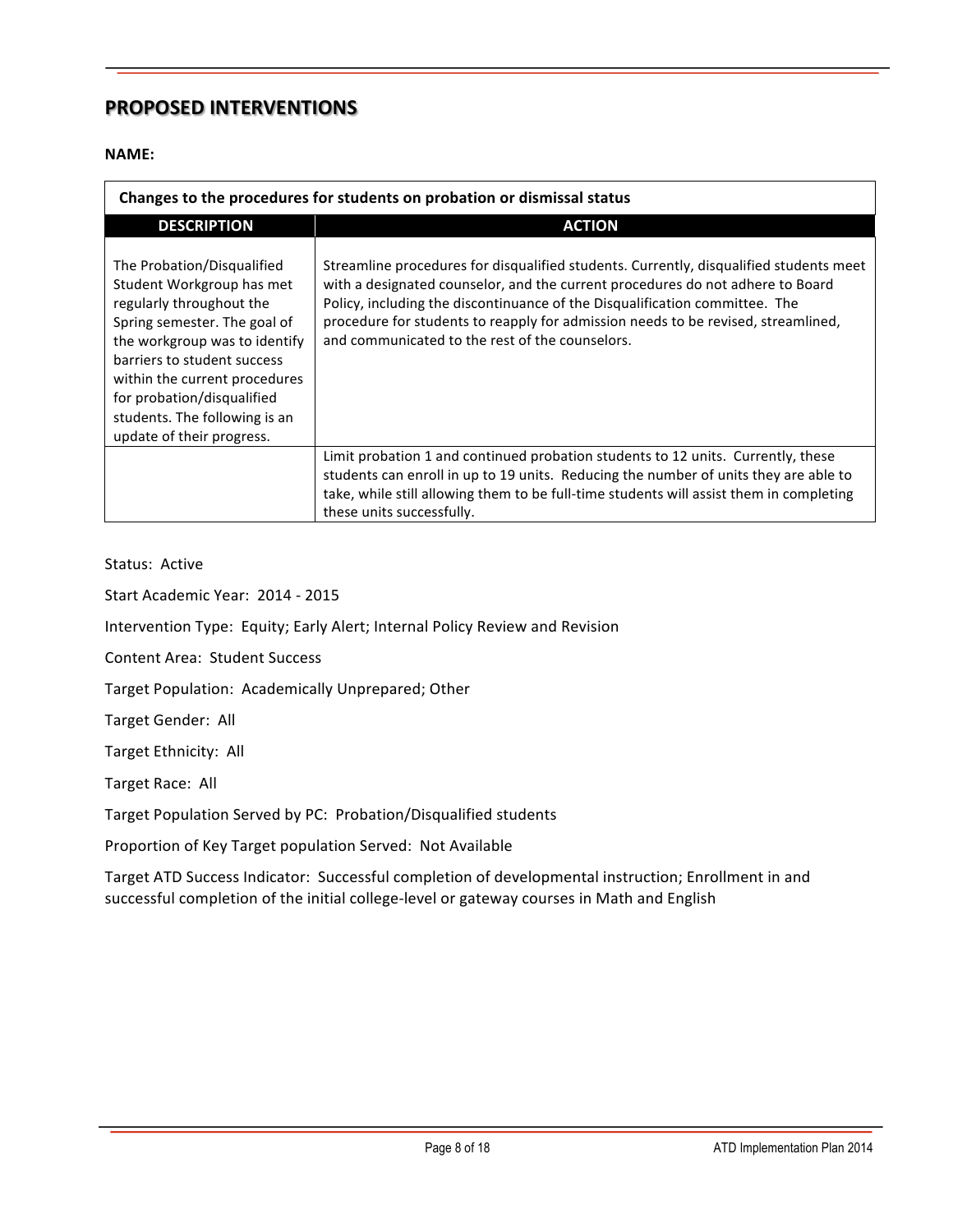#### Related Priorities: Priority 2

Internal/External Resources Needed:

- Online probation workshop to allow student prep before one on one counseling.
- Increase Early Alert counseling hours or provide extra duty days for winter/summer intersession counseling.
- Purchase SARS software integration (SARS Alert purchased with C6/Basic Skills and other modules in WFSN grant).
- Establish Student Coaches (Presidential Leadership Completer).
- Create counseling/admissions "how to" instructional media using screen casting software (Sarah Phinney has software).

Anticipated Implementation Challenges:

• The dissemination of the new procedures appears to be the greatest challenge to implementation of this intervention.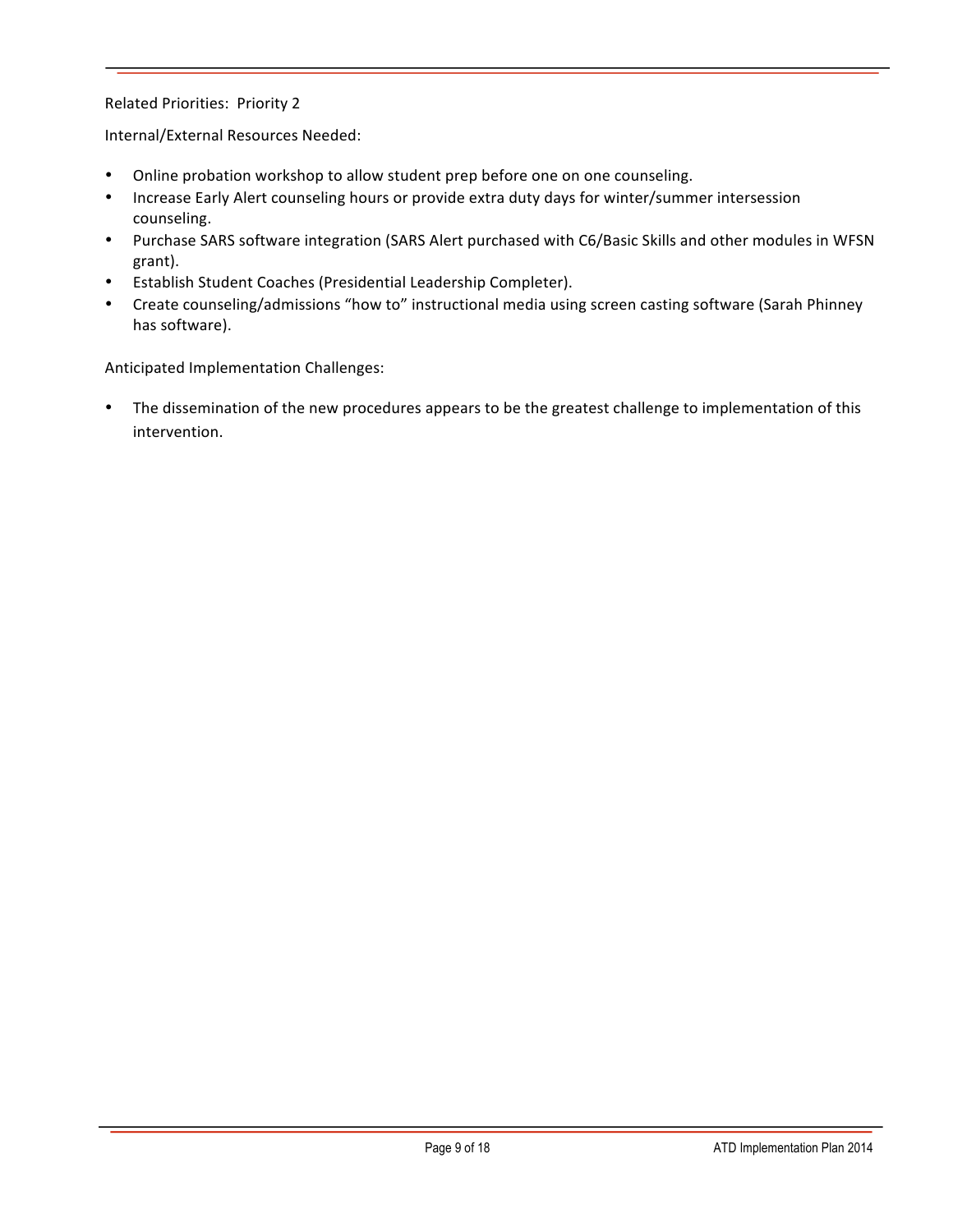#### **NAME:**

#### **Basic Skills Math and English Acceleration**

#### **DESCRIPTION**

During The Year of Inquiry, the Math and English departments have begun to examine various ways to strength the basic skills program at Porterville College. The method each group has agreed to complete this priority is acceleration. Below is a brief description of the acceleration courses Math and English have envisioned.

English: This is an accelerated basic skills course that provides students the opportunity to successfully complete developmental English and accelerate to English P101A after one semester. This course is aligned with the college's Achieving the Dream goal of increasing student success through providing Basic Skills students with an accelerated pathway to transfer level courses. (Effective Spring 2014)

Math: This is an accelerated course that allows students to successfully complete the developmental math sequence in one semester, combining a 5-unit Pre-Algebra course and a 5-unit Elementary Algebra course into one 6-unit course. Students will be eligible to complete the math graduation requirement in 2 semesters, completing 11 units instead of 15. This course is aligned with the college's Achieving the Dream goal of increasing student success through providing Basic Skills students with an accelerated pathway to transfer level courses. (Effective Spring 2015)

**Status: Active** 

Start Academic Year: 2014 - 2015

Intervention Type: Equity; Course Redesign; Scheduling; Learning Community; Mentoring

Content Area: English; Math; Student Success

Target Population: Academically Unprepared

Target Gender: All

Target Ethnicity: All

Target Race: All

Target Population Served by PC: Basic skill Math and English students

Proportion of Key Target population Served: Not Available

Target ATD Success Indicator: Successful course completion; Persistence from one term to the next

Related Priorities: Priority 1

Internal/External Resources Needed:

- Summer workshop for low performing students (use of facilities, instructional staff, staff to administer challenge)
- Revitalize PC Connect (kick off at Senior Day and campus staff buy-in/participation)
- Parent Workshop (Financial Aid, Athletics, Admissions)

Anticipated Implementation Challenges:

- Members of the curriculum committee or the district might not quickly accept innovative curriculum changes.
- Counselor and student understanding of the benefits of an accelerated course.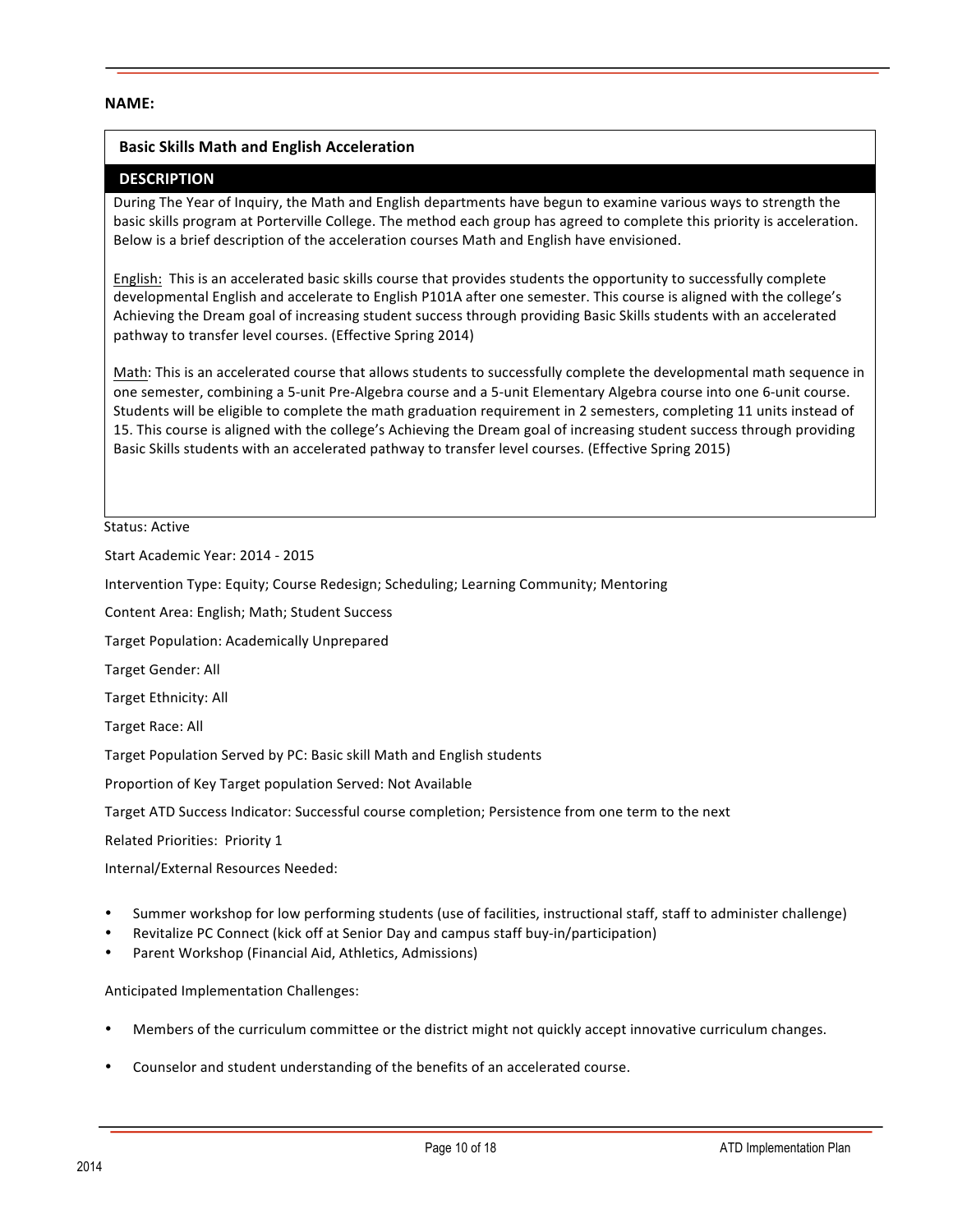#### **NAME:**

Redesign an ESL program that parallels the English basic skills sequence and leads to transfer level English.

#### **DESCRIPTION**

The ESL Workgroup has identified a number of obstacles to ESL students at Porterville College:

- 1) ESL students are not taking the ESL assessment;
- 2) Many ESL students are not enrolling in ESL classes (and not succeeding in non-ESL classes);
- 3) Students who do enroll in ESL classes are prolonging their stay at the college and thereby placing at risk their financial aid and the successful completion of their goals;
- 4) Non-ESL students are being enrolled in ESL classes;
- 5) We are underserving the large number of community members who would like to improve their English skills and seek further education at Porterville College.

The Redesign of ESL is intended to overcome obstacles. That redesign needs to be based upon an up-to-date assessment and understanding of the needs of the students we serve, as well as potential students we might be able to serve. In addition, any redesign must include as much flexibility and opportunity for acceleration as possible.

#### Status: Active

Start Academic Year: 2014 - 2015

Intervention Type: Equity; Course Redesign; Scheduling; Learning Community; Mentoring

Content Area: English; Math; Student Success

Target Population: Academically Unprepared

Target Gender: All

Target Ethnicity: All

Target Race: All

Target Population Served by PC: Hispanic Academically Underprepared Students

Proportion of Key Target population Served: Not Available

Target ATD Success Indicator: Successful course completion: Persistence from one term to the next

Related Priorities: Priority 1

Internal/External Resources Needed:

- ESL Instructor and adjunct staff
- Increase market & outreach (Non-credit matriculation)

Anticipated Implementation Challenges:

- Members of the curriculum committee or the district might not quickly accept innovative curriculum changes.
- Community might not understand the benefits of ESL.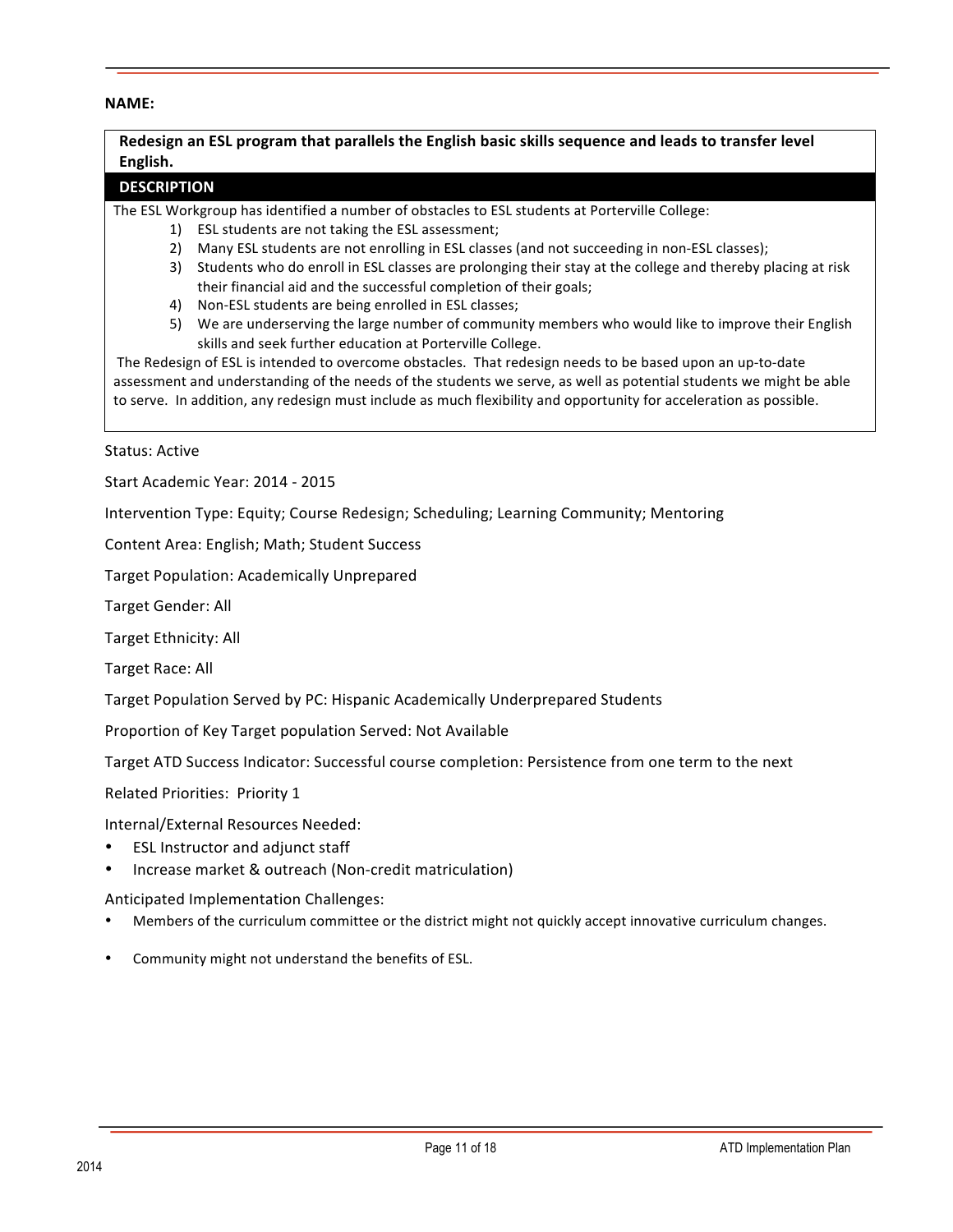# **7) Institutional Policy Change:**

| Intervention                                                           | <b>Policy Change</b>                                                                                                                                                                                                                                                                                                                                                                                                                                                                                                                                                                                                                                                                                                   | <b>Action</b>                                                                                                                                                                                                                                                                                                             |
|------------------------------------------------------------------------|------------------------------------------------------------------------------------------------------------------------------------------------------------------------------------------------------------------------------------------------------------------------------------------------------------------------------------------------------------------------------------------------------------------------------------------------------------------------------------------------------------------------------------------------------------------------------------------------------------------------------------------------------------------------------------------------------------------------|---------------------------------------------------------------------------------------------------------------------------------------------------------------------------------------------------------------------------------------------------------------------------------------------------------------------------|
| 1. Changes to procedures<br>for<br>probation/disqualified<br>students. | 1.1. Limit probation 1 and continued probation students to<br>12 units. Currently, these students can enroll in up to 19<br>units. Reducing the number of units they are able to take,<br>while still allowing them to be full-time students will assist<br>them in completing these units successfully.<br>1.2. Streamline procedures for disqualified students.<br>Currently, disqualified students meet with a designated<br>counselor, and the current procedures do not adhere to<br>Board Policy, including the discontinuance of the<br>Disqualification committee. The procedure for students to<br>reapply for admission needs to be revised, streamlined, and<br>communicated to the rest of the counselors. | 1.1. & 1.2. Develop<br>Probation and<br><b>Disqualification Student</b><br>Guide. It is essential for<br>student success that they<br>have a good understanding<br>of what being on probation<br>or disqualified means for<br>them. They also need to<br>have a clear understanding<br>of the steps they need to<br>take. |
|                                                                        |                                                                                                                                                                                                                                                                                                                                                                                                                                                                                                                                                                                                                                                                                                                        | 1.1. & 1.2. Once completed<br>these changes will be<br>submitted to the counselors<br>and managers within<br>student services for review.<br>Then, the VPSS for final<br>approval                                                                                                                                         |
| 2. Basic Skills Math and<br><b>English Acceleration</b>                | 2.1. Allow high unit courses to be taught for the purposes of<br>moving students through the basic skills sequence more<br>quickly.                                                                                                                                                                                                                                                                                                                                                                                                                                                                                                                                                                                    | 2.1. Submit Corse Outline of<br>Record to the Curriculum<br>Committee.                                                                                                                                                                                                                                                    |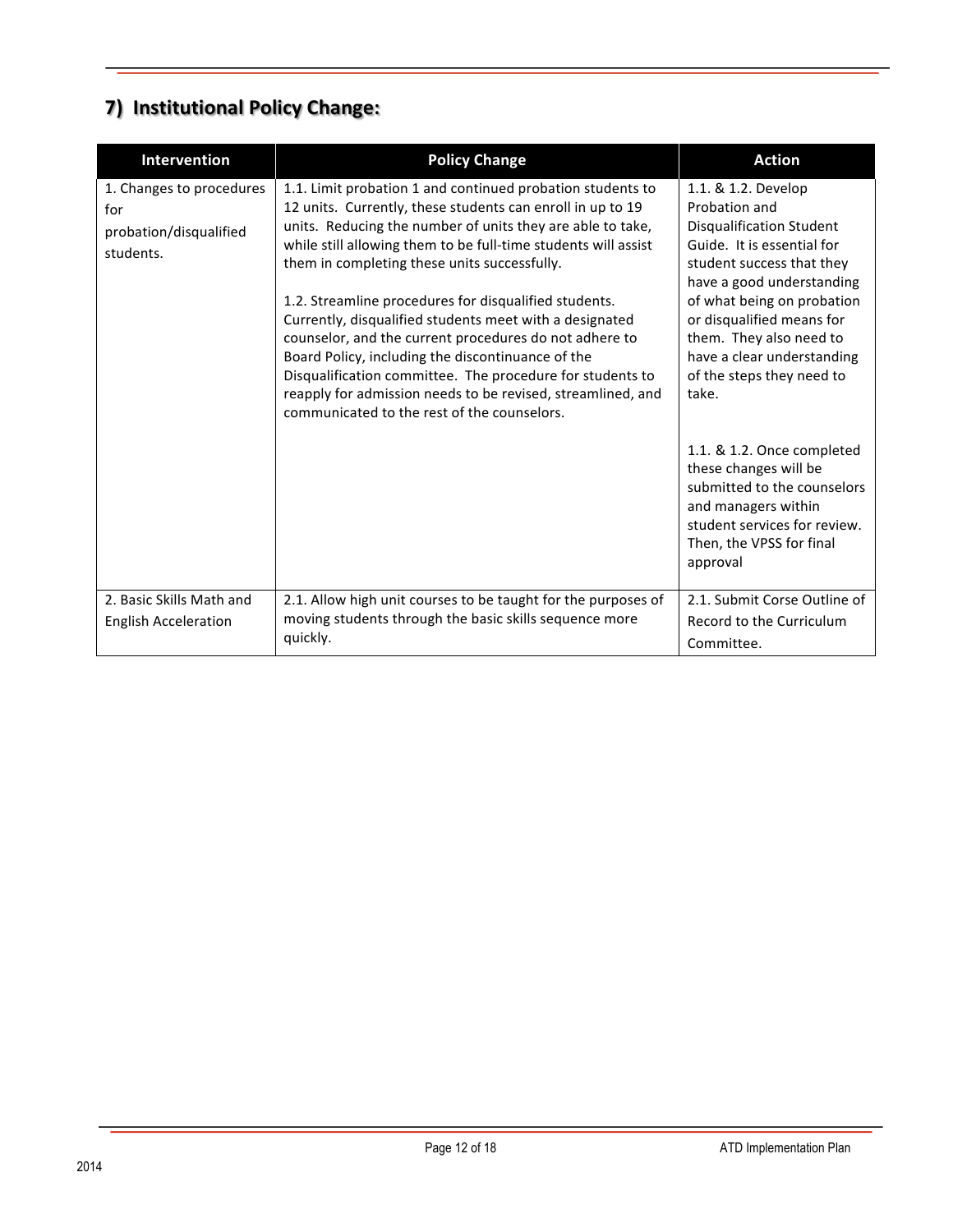## **8) Evaluation Plan:**

There are three proposed initiatives in the plan:

- 1) Changes to procedures for probation/disqualification students,
- 2) Creation of an accelerated option in Math and English for basic skills students,
- 3) Redesign of the College's ESL program.

The probation changes will likely take place in 2014-15. There are several small changes to policies and procedures that should help students get back on track more quickly. This should result in fewer students on probation as well as quicker return to good academic standing. This will be measured through course success rates, percentages of students on probation and GPAs of those students. We may also do some cohort tracking of students at different levels of probation to see if the policy changes lead to fewer students moving to the next level.

The acceleration pilot programs in math and English will progress separately. Progress on this initiative will be measured through the state Scorecard data, which tracks progression. However, because that is a six-year cohort measure, some momentum points may also be tracked. The Office of Institutional Research will work with Math and English faculty on a variety of smaller data points as well.

The College's ESL program is much smaller than community need would suggest. Because not all of the details are yet in place, the redesign of the program will likely be measured through a process evaluation for now to see how each component is established and whether any unintentional consequences are encountered. Data measures will likely be added at a later date, possibly (depending on the curriculum decisions) using state Scorecard data as well.

| Intervention                                                             | <b>Timeline for</b><br>Implementation | <b>Expected</b><br><b>Outcomes</b>            | <b>Evaluation Method / Data Sources</b>                                                                                                                                                                                                                                                                                                                                                    |
|--------------------------------------------------------------------------|---------------------------------------|-----------------------------------------------|--------------------------------------------------------------------------------------------------------------------------------------------------------------------------------------------------------------------------------------------------------------------------------------------------------------------------------------------------------------------------------------------|
| Changes to procedures<br>for probation /<br>disqualification<br>students | 2014-15                               | Improved success<br>for probation<br>students | Course success rates of probation<br>$\bullet$<br>students will improve<br>% of students on<br>$\bullet$<br>probation/disqualification status<br>will be reduced<br>GPA of students on various levels<br>$\bullet$<br>of probation will increase<br>Fewer students will move from<br>$\bullet$<br>probation 1 to probation 2, from<br>probation 2 to continuing<br>probation, and fewer to |
|                                                                          |                                       |                                               | disqualification status                                                                                                                                                                                                                                                                                                                                                                    |
| Create an accelerated                                                    |                                       | Faster                                        | The main measure will be the Math and                                                                                                                                                                                                                                                                                                                                                      |
| option in Math and                                                       |                                       | progression                                   | English remedial rate for the Scorecard of                                                                                                                                                                                                                                                                                                                                                 |
| English for basic skills                                                 |                                       | through basic                                 | the California Community Colleges.                                                                                                                                                                                                                                                                                                                                                         |
| students                                                                 |                                       | skills sequences                              | Currently that rate is 24.4% for math and                                                                                                                                                                                                                                                                                                                                                  |
|                                                                          |                                       |                                               | 32.3% for English (2014 report)                                                                                                                                                                                                                                                                                                                                                            |
| Redesign an ESL                                                          |                                       | An ESL program                                | Process Evaluation, possibly focus                                                                                                                                                                                                                                                                                                                                                         |
| program that parallels                                                   |                                       | that serves the                               | groups/discussions with stakeholders                                                                                                                                                                                                                                                                                                                                                       |
| the English basic skills                                                 |                                       | needs of the                                  |                                                                                                                                                                                                                                                                                                                                                                                            |
| sequence and leads to                                                    |                                       | community                                     |                                                                                                                                                                                                                                                                                                                                                                                            |
| transfer level English                                                   |                                       |                                               |                                                                                                                                                                                                                                                                                                                                                                                            |

## **Evaluation Plan Logic Model**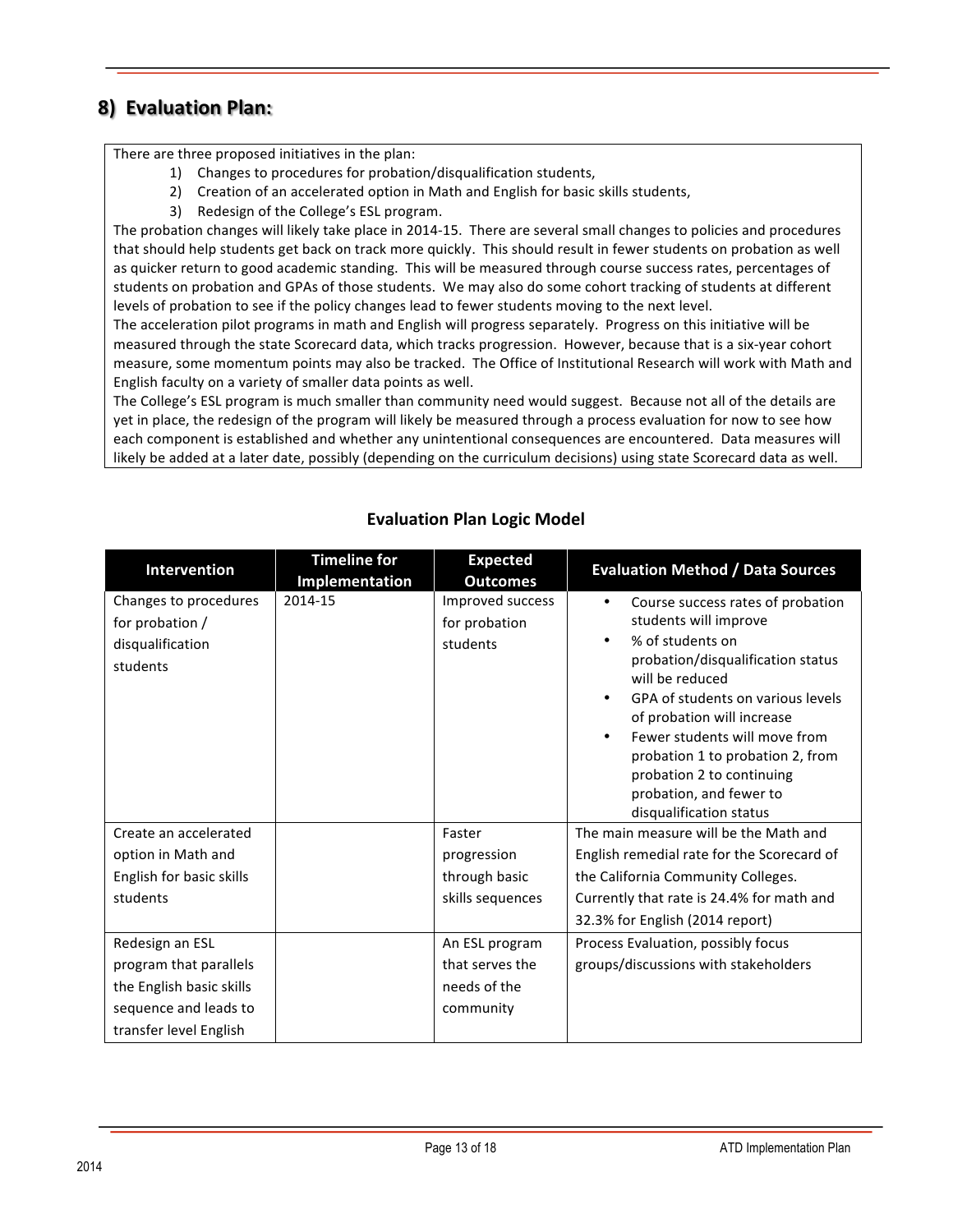## **Communication Plan:**

Below is the Porterville Success Cycle, which illustrates how the priorities were developed and how they will be communicated to the Porterville College community.

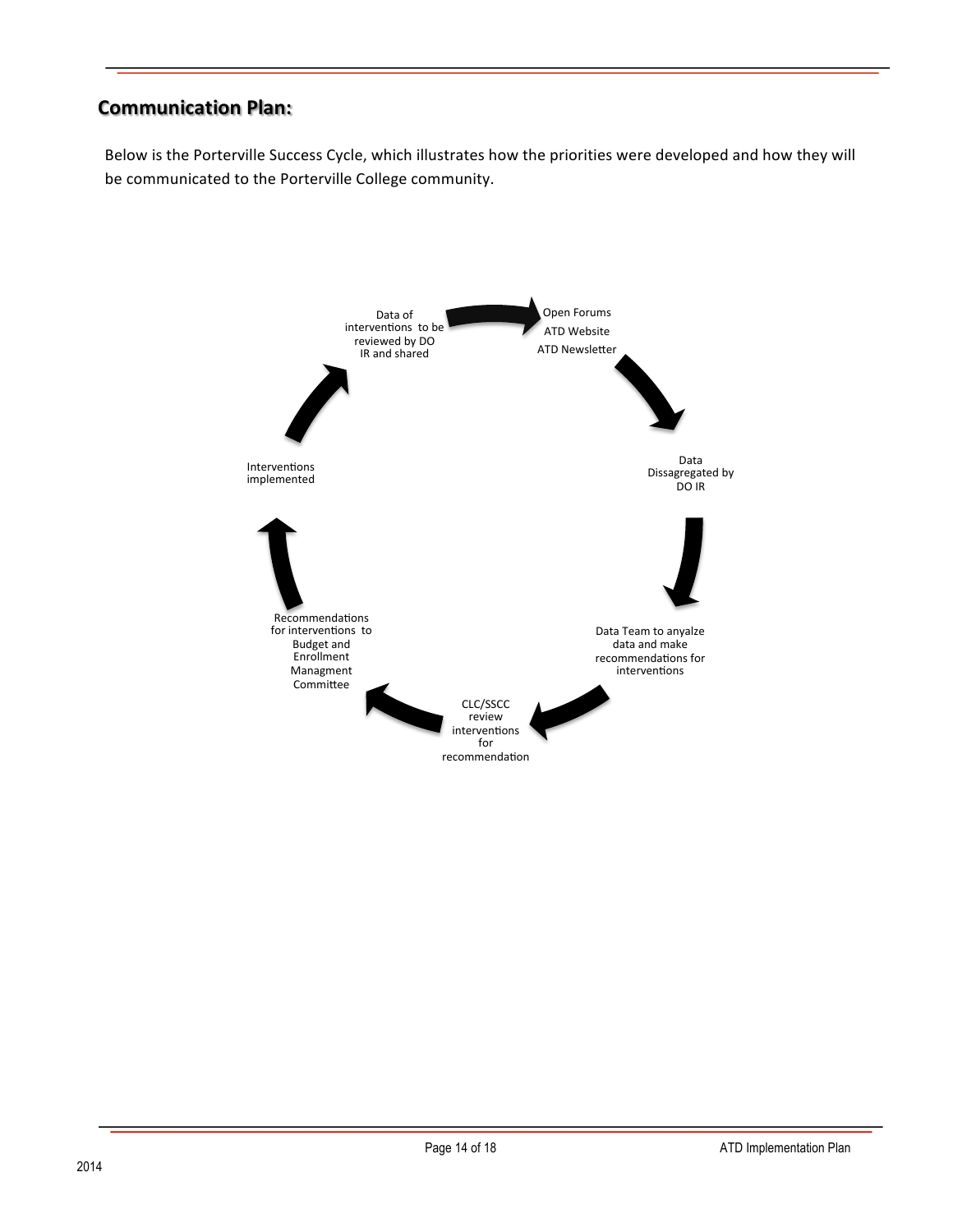## **9) Professional Development Plan:**

#### **Priority #1: Implement policy changes to improve student success.**

Intervention #1: Changes to the procedures for students on probation or dismissal status.

# **Priority #2: Redesign the Basic Skills to assist in moving the students through the sequence more quickly** Intervention #2: Creation of an accelerated option for Math and English basic skills students.

Intervention #3: Redesign an ESL program that parallels the English basic skills sequence and leads to transfer level English.

| <b>Target Group</b>                            | Knowledge                                                                                                                                                                                                                                                                                                           | <b>Application</b>                                                                                                                                                                                                                                                                                                                                                                                                                           | Impact/Result                                                                                                                                                                                                                                                                                                                                                                                                                                |
|------------------------------------------------|---------------------------------------------------------------------------------------------------------------------------------------------------------------------------------------------------------------------------------------------------------------------------------------------------------------------|----------------------------------------------------------------------------------------------------------------------------------------------------------------------------------------------------------------------------------------------------------------------------------------------------------------------------------------------------------------------------------------------------------------------------------------------|----------------------------------------------------------------------------------------------------------------------------------------------------------------------------------------------------------------------------------------------------------------------------------------------------------------------------------------------------------------------------------------------------------------------------------------------|
| 1.1. Counselors, Faculty and<br>Administration | 1.1. It is essential for<br>counselors, faculty, and<br>administrators to understand<br>what being on probation or<br>disqualified means for PC<br>Students. The college<br>community also needs to<br>have a clear understanding of<br>the steps students on<br>probation need to take to<br>attain good standing. | 1.1.a. Introduce new<br>procedures during "Flex<br>Days."<br>1.1.b. Early Alert Counselor<br>to attend workshop on how to<br>improve probation student<br>success.<br>1.1.c. Early Alert Counselor<br>will provide an update to the<br><b>College Learning Council</b><br>(CLC) on the progress of<br>probation/disqualified<br>students.                                                                                                    | 1.1.a. Attendees will have a<br>clear understanding of the<br>steps students on probation<br>need to take to attain good<br>standing.<br>1.1.c. The Early Alert<br>Counselor will demonstrate a<br>greater understanding of<br>"best practices" associated<br>with students who have<br>probation/disqualified status.<br>1.1.c. Members of CLC will<br>be engaged in the progress of<br>students who have<br>probation/disqualified status. |
| 2.2. Math, English, Reading<br>and ESL Faculty | 2.2. It is essential for Math,<br>English, and Reading Faculty<br>to understand acceleration as<br>an option for moving basic<br>skills students through the<br>sequence quickly.                                                                                                                                   | 2.2.a. Provide the opportunity<br>for 5 instructors to attend the<br>Acceleration Institute.<br>2.2.b. Provide the opportunity<br>for various staff, faculty and<br>administration to attend the<br>Curriculum Institute.<br>2.2.c. Instructors who teach<br>accelerated courses will<br>provide an update to the<br><b>College Learning Council</b><br>(CLC) on the progress of<br>students in accelerated<br>sections of Math and English. | 2.2.a. Attendees will<br>demonstrate a greater<br>understanding of "best<br>practices" associated with<br>acceleration.<br>2.2.b. Attendees will<br>demonstrate a greater<br>understanding of acceleration<br>and its impact on the<br>curriculum process.<br>2.2.c. Member of CLC will be<br>engaged in the progress of<br>students who are enrolled in<br>an accelerated course.                                                           |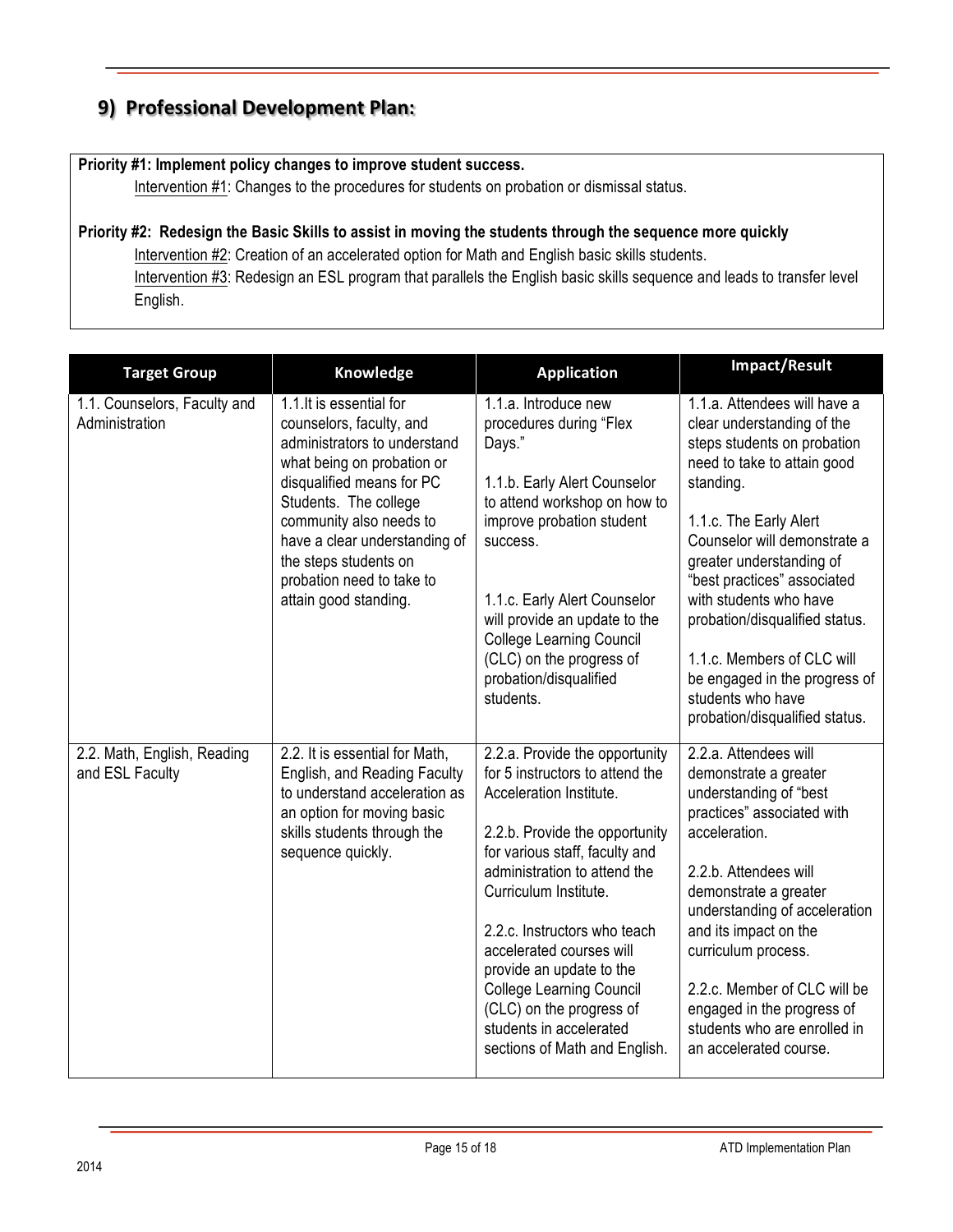| 2.3. English, Reading and | 2.3. It is essential for ESL,    | 2.3.a. Provide the opportunity    | 2.3.a. Attendees will           |
|---------------------------|----------------------------------|-----------------------------------|---------------------------------|
| <b>ESL Faculty</b>        | English, and Reading Faculty     | for ESL, English and Reading      | demonstrate a greater           |
|                           | to engage in discussions and     | faculty to attend the California  | understanding of innovative     |
|                           | investigations that will lead to | <b>State Chancellor's Student</b> | ESL program models.             |
|                           | the redesign of ESL.             | Success Conference.               |                                 |
|                           |                                  |                                   | 2.3.b. Attendees will           |
|                           |                                  | 2.3.b. Provide the opportunity    | demonstrate a greater           |
|                           |                                  | for ESL, English and Reading      | understanding of ESL            |
|                           |                                  | faculty to attend the California  | program models and their        |
|                           |                                  | Academic Development              | connection to other basic skill |
|                           |                                  | <b>Education Conference</b>       | course offerings.               |
|                           |                                  | (CalADE).                         |                                 |
|                           |                                  |                                   |                                 |

# **10) Sustainability Plan:**

• The priorities established through Achieving The Dream will be sustained by incorporating them into the college planning process.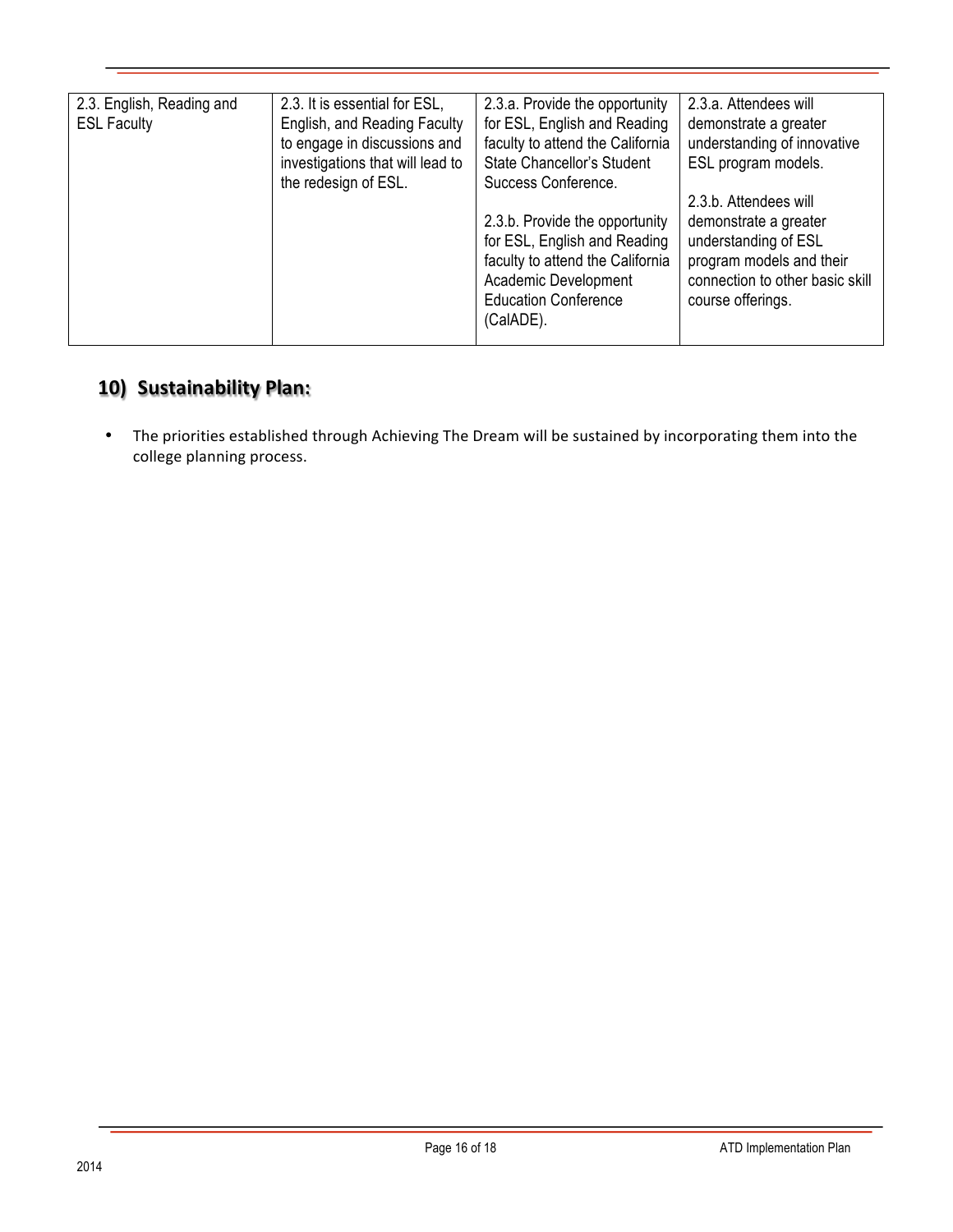## **11) Priority Work Plans:**

| Priority 1: Implement policy changes to improve student success<br>Intervention #1: Changes to the procedures for students on probation or dismissal status |    |    |    |    |                   |
|-------------------------------------------------------------------------------------------------------------------------------------------------------------|----|----|----|----|-------------------|
| <b>Measurable Yearly Indicators:</b>                                                                                                                        |    |    |    |    |                   |
| The number of students on probation or dismissal status will decrease by 2% a year.                                                                         |    |    |    |    |                   |
| <b>Work Plan Action Steps</b>                                                                                                                               | Υ1 | Y2 | Y3 | Y4 | <b>Lead Staff</b> |
| Probation/Dismissal Workgroup to meet, review                                                                                                               |    |    |    |    |                   |
| and recommend policy changes.                                                                                                                               | X  | X  | x  | X  | Work Group        |
| Increase Early Alert Counselor hours                                                                                                                        | X  |    |    |    | <b>VPSS</b>       |
| Develop counselor notes for working with probation and                                                                                                      |    |    |    |    |                   |
| disqualified students                                                                                                                                       | X  |    |    |    | <b>Work Group</b> |
| Revise the Student Success Contract and Petition for                                                                                                        |    |    |    |    |                   |
| Readmission                                                                                                                                                 | X  |    |    |    | Work Group        |
| Expand online counseling to include probation students.                                                                                                     | X  |    |    |    | <b>VPSS</b>       |

#### Priority 2: Redesign the basic skills program to assist in moving students through the sequence more **quickly.**

Intervention #2: Basic Skills Math and English Acceleration

#### **Measurable Yearly Indicators:**

- The annual successful course completion rate for accelerated students will increase by 3%.
- Fall-to-Fall retention rate of accelerated students will increase by 3% each year.
- At least 75% of involved faculty and staff will be satisfied or highly satisfied with the accelerated program development.

| <b>Work Plan Action Steps</b>                 |   |  | Υ4 | <b>Lead Staff</b>    |
|-----------------------------------------------|---|--|----|----------------------|
| Complete COR's for accelerated English & Math | x |  |    | English/Math Faculty |
| Attend workshops on acceleration              |   |  |    | English/Math Faculty |
| Attend basic skills Initiative Meetings       |   |  |    | English/Math Faculty |

Priority 3: Redesign the basic skills program to assist in moving students through the sequence more **quickly.**

Intervention #3: Redesign an ESL program that parallels the English basic skills sequence and leads to transfer level English.

#### **Measurable Yearly Indicators:**

- Improvement rates for ESL students will increase by 2% annually.
- At least 75% of involved faculty and staff will be satisfied or highly satisfied with the redesign of the ESL program.

| <b>Work Plan Actin Steps</b>            |  | ۷Δ | <b>Lead Staff</b>    |
|-----------------------------------------|--|----|----------------------|
| Complete COR's for new ESL courses      |  |    | <b>ESL Workgroup</b> |
| Attend workshops on acceleration        |  |    | <b>ESL Workgroup</b> |
| Attend Basic Skills Initiative Meetings |  |    | <b>ESL Workgroup</b> |